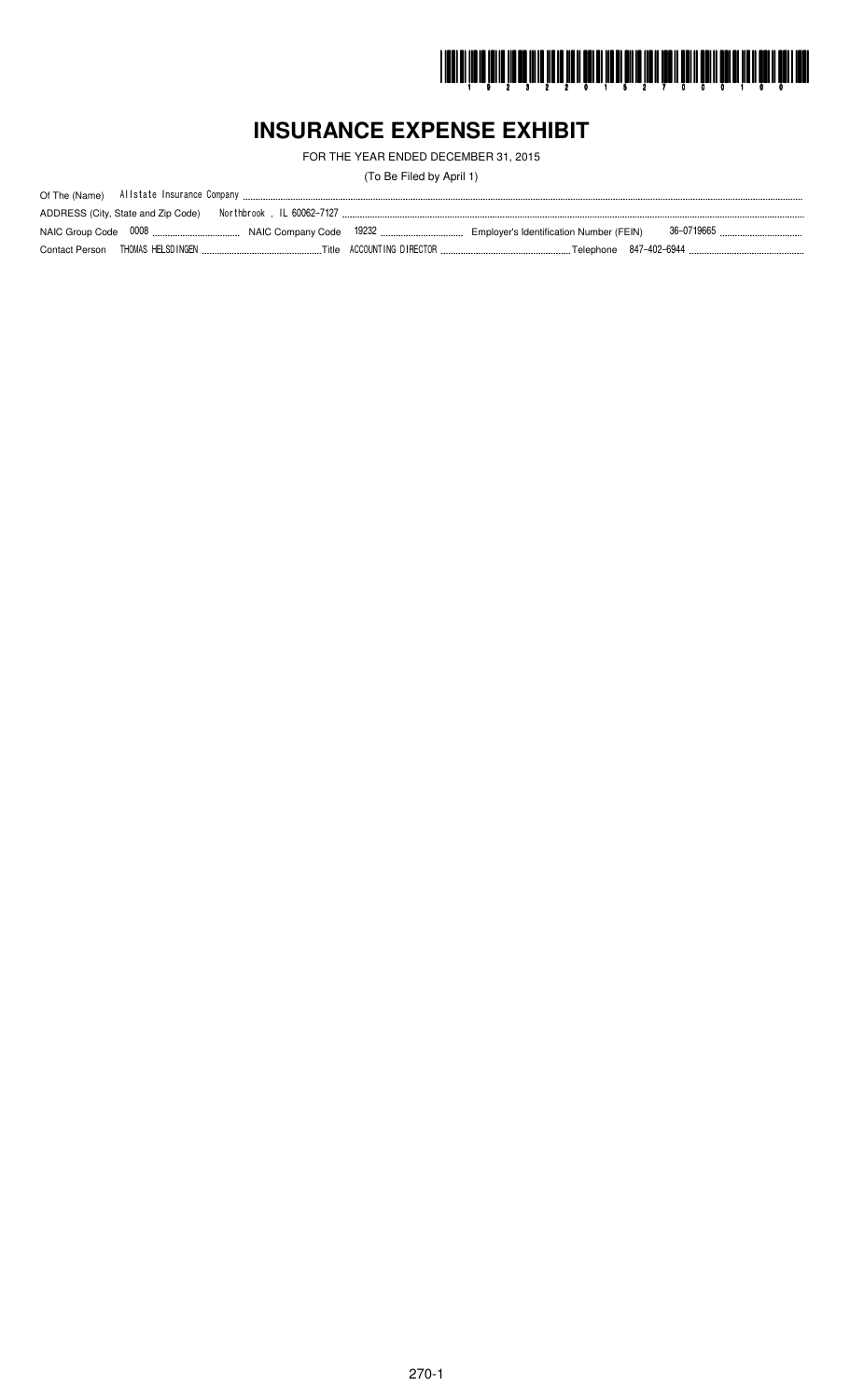# **INTERROGATORIES**

| 1.  | Change in reserve for deferred maternity and other similar benefits are reflected in:                                                       |                   |
|-----|---------------------------------------------------------------------------------------------------------------------------------------------|-------------------|
|     |                                                                                                                                             |                   |
|     |                                                                                                                                             | $\lceil$ $\rceil$ |
|     |                                                                                                                                             | $\lceil X \rceil$ |
| 2.  | Indicate amounts received from securities subject to proration for federal tax purposes. Report amounts in whole dollars only:              |                   |
|     |                                                                                                                                             |                   |
|     |                                                                                                                                             |                   |
|     |                                                                                                                                             |                   |
|     |                                                                                                                                             |                   |
|     |                                                                                                                                             |                   |
| 3.  | Indicate amounts shown in the Annual Statement for the following items. Report amounts in whole dollars only:                               |                   |
|     |                                                                                                                                             |                   |
|     |                                                                                                                                             |                   |
| 4.1 | The information provided in the Insurance Expense Exhibit will be used by many persons to estimate the allocation of expenses and profit to | Yes [ ] No [ X ]  |
| 4.2 |                                                                                                                                             |                   |
|     | Statement may be attached.                                                                                                                  |                   |
| 4.3 | If yes, explain:                                                                                                                            |                   |

The Miscellaneous taxes unassigned reflected on Part II and III are tax expenses that were incurred in states and provinces where Allstate Insurance Company is licensed but does not write any business.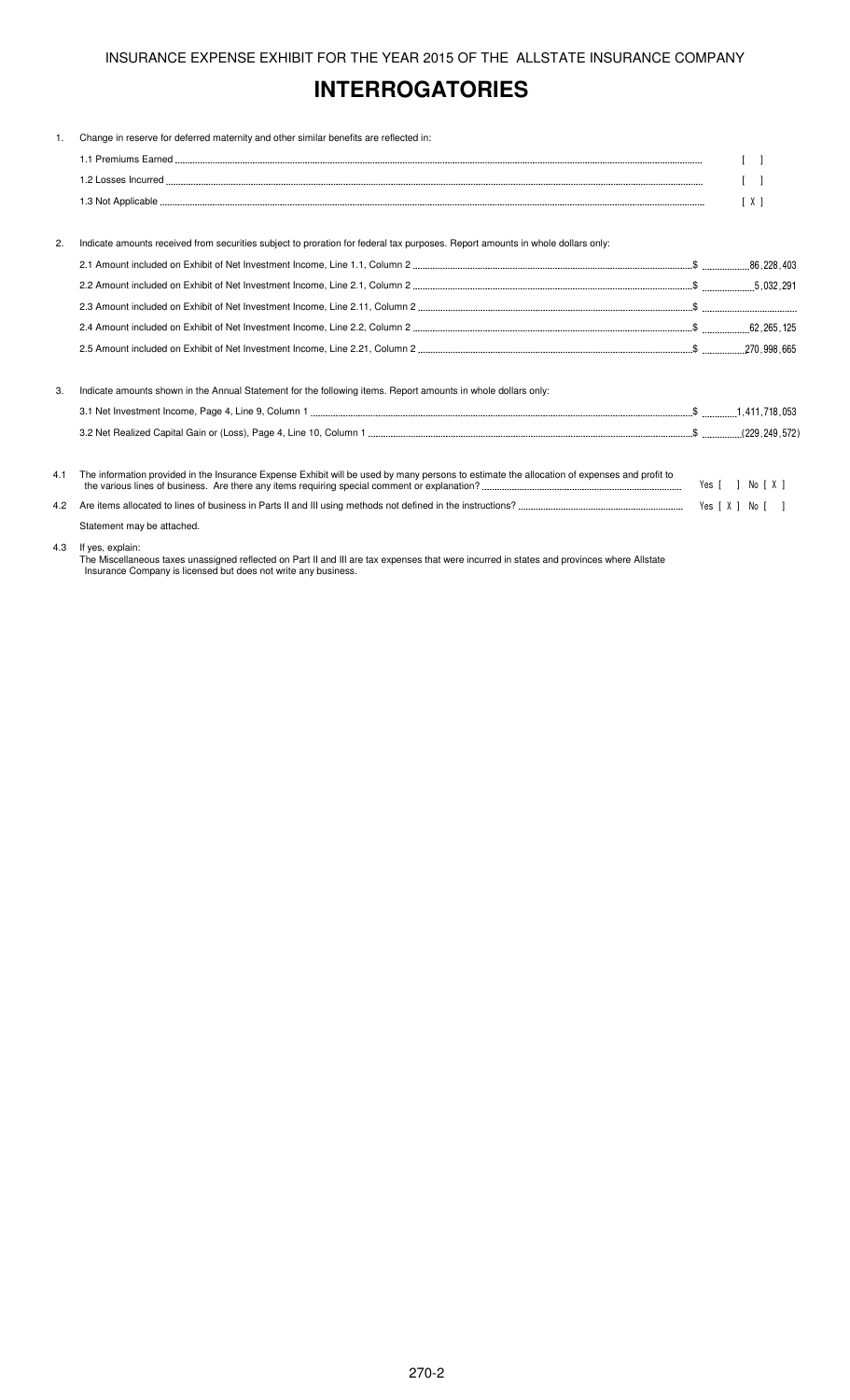# **PART I - ALLOCATION TO EXPENSE GROUPS**

|            |                                                              |                                  | (000 OMITTED)                                       |                                  |                                   |                                  |                         |
|------------|--------------------------------------------------------------|----------------------------------|-----------------------------------------------------|----------------------------------|-----------------------------------|----------------------------------|-------------------------|
|            |                                                              | 1                                | $\overline{2}$                                      | Other Underwriting Expenses      | $\overline{\mathbf{4}}$           | 5                                | 6                       |
|            |                                                              | Loss Adjustment                  | Acquisition, Field<br>Supervision and<br>Collection | General                          | Taxes, Licenses                   | Investment                       |                         |
|            | <b>Operating Expense Classifications</b>                     | Expense                          | Expenses                                            | Expenses                         | and Fees                          | <b>Expenses</b>                  | <b>Total Expenses</b>   |
| 1.         | Claim adjustment services:                                   |                                  |                                                     |                                  |                                   |                                  |                         |
|            |                                                              |                                  |                                                     |                                  |                                   |                                  | 156,664                 |
|            |                                                              |                                  |                                                     |                                  |                                   |                                  |                         |
|            |                                                              |                                  |                                                     |                                  |                                   |                                  |                         |
|            | 1.4 Net claim adjustment services (Lines                     |                                  |                                                     |                                  |                                   |                                  | 704,095                 |
| 2.         | Commission and brokerage:                                    |                                  |                                                     | -------------------------------- |                                   |                                  |                         |
|            | 2.2 Reinsurance assumed excluding                            |                                  |                                                     |                                  |                                   |                                  |                         |
|            | 2.3 Reinsurance ceded excluding                              |                                  |                                                     |                                  |                                   |                                  |                         |
|            |                                                              |                                  |                                                     |                                  |                                   |                                  |                         |
|            |                                                              |                                  |                                                     |                                  |                                   |                                  |                         |
|            |                                                              |                                  |                                                     |                                  | --------------------------------- |                                  |                         |
|            |                                                              |                                  |                                                     |                                  |                                   | -------------------------------- |                         |
|            | 2.8 Net commission and brokerage (Lines                      |                                  |                                                     |                                  |                                   |                                  |                         |
| 3.         |                                                              |                                  |                                                     |                                  |                                   |                                  |                         |
| 4.         |                                                              |                                  |                                                     |                                  |                                   |                                  | 746,864                 |
| 5.         |                                                              |                                  | $\frac{1}{16}$                                      | 18,713                           |                                   |                                  |                         |
| 6.         |                                                              |                                  |                                                     | 173,342                          |                                   |                                  |                         |
| 7.         |                                                              |                                  |                                                     |                                  |                                   |                                  |                         |
| 8.         | Salary related items:                                        |                                  |                                                     |                                  |                                   |                                  |                         |
|            |                                                              |                                  |                                                     |                                  |                                   |                                  |                         |
|            |                                                              |                                  |                                                     | 13,078                           |                                   |                                  | 159,010                 |
| 9.         |                                                              |                                  |                                                     |                                  |                                   | 5.956                            | 465,765                 |
| 10.        |                                                              |                                  |                                                     | 1,941                            |                                   | 123                              | 4,293                   |
| 11.        |                                                              |                                  |                                                     |                                  |                                   |                                  |                         |
| 12.        |                                                              |                                  | 1.1.1.20, 314                                       |                                  |                                   |                                  | 124,487                 |
| 13.        |                                                              |                                  | $\frac{1}{28}$ , 244                                | 64,240                           |                                   |                                  | 166,331<br>.            |
| 14.        |                                                              |                                  | 11,536<br>------------------                        | .66,520<br>.                     |                                   | 498                              | 88,293                  |
| 15.        | Cost or depreciation of EDP equipment                        |                                  |                                                     |                                  |                                   |                                  |                         |
|            |                                                              |                                  | 2,522                                               | 21,761                           |                                   | 2.907                            | 246.826<br>.<br>.34,469 |
| 16.<br>17. |                                                              |                                  |                                                     |                                  |                                   |                                  |                         |
|            | Postage, telephone and telegraph,<br>exchange and express.   | .44,640                          | .20,342                                             | 101,559                          |                                   | .471                             | 167,012                 |
| 18.        |                                                              |                                  | .299                                                | .25,797                          |                                   |                                  | .33,332                 |
| 19.        |                                                              |                                  | 1,480,490                                           | 1,355,955                        |                                   | .57,545<br>.                     | 4,639,804               |
| 20.        | Taxes, licenses and fees:                                    |                                  |                                                     |                                  |                                   |                                  |                         |
|            | 20.1 State and local insurance taxes                         |                                  |                                                     |                                  |                                   |                                  |                         |
|            | deducting guaranty association                               |                                  |                                                     |                                  |                                   |                                  |                         |
|            |                                                              |                                  |                                                     |                                  | .638.810                          |                                  | 638,810                 |
|            | 20.2 Insurance department licenses and                       | -------------------------------- |                                                     |                                  |                                   |                                  | .24,170                 |
|            | 20.3 Gross guaranty association                              |                                  |                                                     |                                  |                                   | -------------------------------- | (2,986)                 |
|            | 20.4 All other (excluding Federal and                        |                                  |                                                     |                                  |                                   | _______________________________  | .24,180<br>.            |
|            | 20.5 Total taxes, licenses and fees (Lines                   |                                  |                                                     |                                  |                                   |                                  | .684, 174               |
| 21.        |                                                              |                                  |                                                     |                                  |                                   |                                  | 27,882<br>.             |
| 22.        |                                                              |                                  |                                                     |                                  |                                   | $\boxed{\ldots}$ . 7,093         | .7.093<br><b>XXX</b>    |
| 23.<br>24. | Aggregate write-ins for miscellaneous                        |                                  |                                                     |                                  |                                   |                                  |                         |
|            | operating expenses                                           | 468,215                          | 128,233                                             | 273,298                          |                                   | 2,227                            | 871,974                 |
| 25.        | TOTAL EXPENSES INCURRED                                      | 2,918,124                        | 4,761,764                                           | 1,629,253                        | 684, 174                          | 94,746                           | 10,088,062              |
|            | <b>DETAILS OF WRITE-INS</b>                                  |                                  |                                                     |                                  |                                   |                                  |                         |
| 2401.      |                                                              |                                  | 160 , 100                                           |                                  |                                   |                                  | .882,034                |
| 2402.      | Change in unallocated loss adjustment                        |                                  |                                                     |                                  |                                   |                                  |                         |
|            |                                                              |                                  |                                                     |                                  |                                   |                                  | 30,835<br>.             |
| 2403.      |                                                              |                                  |                                                     |                                  |                                   |                                  | .26,695                 |
| 2498.      | Summary of remaining write-ins for Line                      |                                  | (24, 935)                                           | (25, 951)                        |                                   |                                  | (67, 590)               |
| 2499.      | Totals (Lines 2401 through 2403 plus<br>2498)(Line 24 above) | 468,215                          | 128,233                                             | 273,298                          |                                   | 2,227                            | 871,974                 |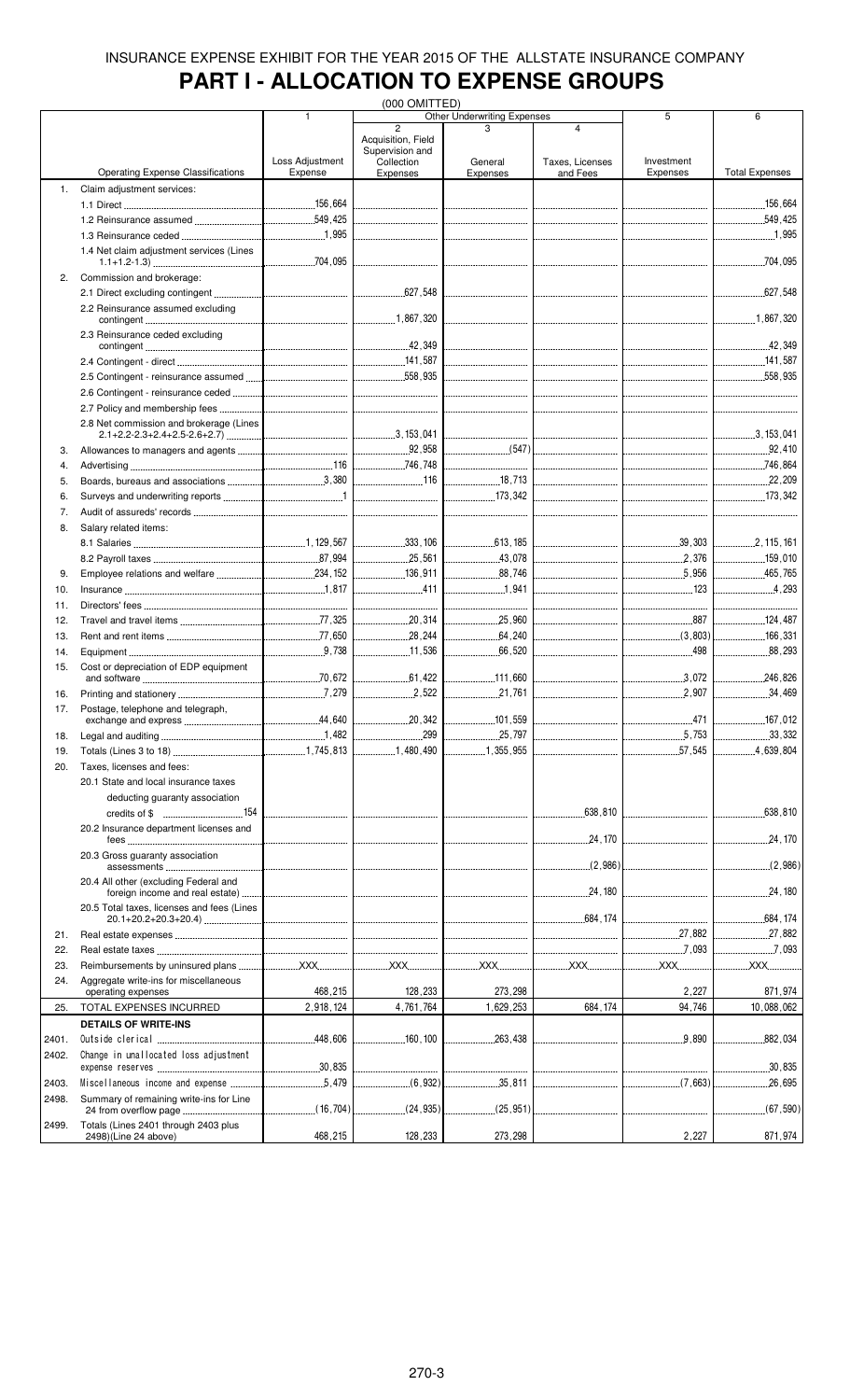### **PART II - ALLOCATION TO LINES OF BUSINESS NET OF REINSURANCE**

PREMIUMS, LOSSES, EXPENSES, RESERVES AND PROFITS AND PERCENTAGES TO PREMIUMS EARNED FOR BUSINESS NET OF REINSURANCE

|                |                                      |                                     |                     |                                   |                |                  |                    |                          |               |                                         | \∪∪∪ ∪™ ! ! ∟ <i>⊔ !</i>       |                                          |                   |                          |           |                                       |            |                                               |              |                                     |            |                  |             |
|----------------|--------------------------------------|-------------------------------------|---------------------|-----------------------------------|----------------|------------------|--------------------|--------------------------|---------------|-----------------------------------------|--------------------------------|------------------------------------------|-------------------|--------------------------|-----------|---------------------------------------|------------|-----------------------------------------------|--------------|-------------------------------------|------------|------------------|-------------|
|                |                                      |                                     |                     |                                   |                |                  |                    |                          |               |                                         | <b>Loss Adjustment Expense</b> |                                          |                   |                          |           |                                       |            | <b>Loss Adjustment Expense</b>                |              |                                     |            |                  |             |
|                |                                      |                                     |                     |                                   |                | Dividends to     |                    |                          |               |                                         |                                |                                          |                   |                          |           |                                       |            |                                               |              |                                     |            |                  |             |
|                |                                      | Premiums Written<br>(Pg. 8, Pt. 1B, |                     | Premiums Earned<br>(Pg. 6, Pt. 1, |                | Policyholders    |                    | <b>Incurred Loss</b>     |               | Defense and Cost                        |                                |                                          |                   | <b>Unpaid Losses</b>     |           | Defense and Cost                      |            |                                               |              | <b>Unearned Premium</b><br>Reserves |            |                  |             |
|                |                                      | Col. 6)                             |                     | Col. 4)                           |                | (Pg. 4, Line 17) |                    | (Pg. 9, Pt. 2, Col. 7)   |               | <b>Containment Expenses</b><br>Incurred |                                | Adjusting and Other<br>Expenses Incurred |                   | (Pg. 10, Pt. 2A, Col. 8) |           | <b>Containment Expenses</b><br>Unpaid |            | Adjusting and Other<br><b>Expenses Unpaid</b> |              | (Pg. 7, Pt. 1A, Col. 5)             |            | Agents' Balances |             |
|                |                                      |                                     | $\overline{c}$      | 3                                 | $\overline{4}$ | 5                |                    |                          | 8             | 9                                       |                                | 11                                       |                   | 13                       | 14        | 15                                    |            | 17                                            | 18           | 19                                  |            | 21               |             |
|                |                                      | Amount                              | $\%$                | Amount                            | $\%$           | Amount           | 6<br>$\frac{9}{6}$ | Amount                   | $\frac{1}{2}$ | Amount                                  | 10<br>%                        | Amount                                   | 12<br>$\%$        | Amount                   | %         | Amount                                | 16<br>$\%$ | Amount                                        | %            | Amount                              | 20<br>$\%$ | Amount           | 22<br>$\%$  |
| $\mathbf{1}$ . | Fire                                 | .31,926                             | XXX.                | .32,547                           | 100.0          |                  |                    | .16,011                  | 49.2          | .1,029                                  | .3.2                           | 2,476                                    | .7.6              | .9.263                   | .28.5     | .2,009                                | .6.2       | .1.092                                        | .3.4         | .17,064                             | .52.4      | .5,200           | .16.0       |
|                |                                      | .2.589                              |                     | .2,719                            | 100.0          |                  |                    | 2.103                    | .77.4         | 85                                      | .3.1                           | .1,300                                   | 47.8              | .809                     | .29.7     | 35                                    | .1.3       | .1.531                                        | .56.3        | .1.213                              | 44.6       | $-422$           | .15.5       |
| 2.1            | Allied Lines                         |                                     | .XXX.               |                                   | 100.0          |                  |                    |                          |               |                                         |                                |                                          |                   |                          |           |                                       |            |                                               |              |                                     |            |                  |             |
| 2.2            | Multiple Peril Crop.                 |                                     | XXX.                |                                   |                |                  |                    |                          |               |                                         |                                |                                          |                   |                          |           |                                       |            |                                               |              |                                     |            |                  |             |
| 2.3            | Federal Flood                        |                                     | $\overline{X}$ XXX. |                                   | 100.0          |                  |                    |                          |               |                                         |                                | .2,795                                   |                   |                          |           |                                       |            | .1,010                                        |              |                                     |            | (726)            |             |
| 2.4            | Private crop                         |                                     | $\mathsf{XXX}$      |                                   | 100.0          |                  |                    |                          |               |                                         |                                |                                          |                   |                          |           |                                       |            |                                               |              |                                     |            |                  |             |
| 3.             | Farmowners Multiple Peril            |                                     | XXX.                |                                   | 100.0          |                  |                    |                          |               |                                         |                                |                                          |                   |                          |           |                                       |            |                                               |              |                                     |            |                  |             |
| 4              | Homeowners Multiple Peril            | .7,219,934                          | XXX.                | .7, 107, 460                      | 100.0          |                  |                    | 3.467.715                | 48.8          | 109.889                                 | .1.5                           | 503.458                                  | 7.1               | .1, 557, 829             | .21.9     | .176,719                              | .2.5       | 149, 131                                      | .2.1         | 3,934,619                           | .55.4      | 1, 176, 125      | .16.5       |
| 5.1            | Commercial Multiple Peril (Non-      |                                     |                     |                                   |                |                  |                    |                          |               |                                         |                                |                                          |                   |                          |           |                                       |            |                                               |              |                                     |            |                  |             |
|                | Liability Portion)                   | 528,448                             | $\overline{.}$ XXX. | .535,625                          | 100.0          |                  |                    | 279,455                  | 52.2          | .6,592                                  | .1.2                           | 45, 168                                  | 8.4               | 97,644                   | .18.2     | .5,549                                | .1.0       | .15.542                                       | .2.9         | 276,672                             | .51.7      | .86,091          | 16.1        |
| 5.2            | Commercial Multiple Peril (Liability |                                     |                     |                                   |                |                  |                    |                          |               |                                         |                                |                                          |                   |                          |           |                                       |            |                                               |              |                                     |            |                  |             |
|                | Portion)                             | 140,886                             | .XXX.               | 142,873                           | 100.0          |                  |                    | 42,583                   | 29.8          | 12,576                                  | 8.8                            | .347                                     | 0.2               | .208,470                 | .145.9    | 54,258                                | .38.0      | .10.953                                       | .7.7         | .71.590                             | .50.1      | 22,952           | .16.1       |
| 6.             | Mortgage Guaranty                    |                                     | XXX.                |                                   | 100.0          |                  |                    |                          |               |                                         |                                |                                          |                   |                          |           |                                       |            |                                               |              |                                     |            |                  |             |
| 8.             | Ocean Marine                         | .5.378                              | .XXX.               | .5.285                            | 100.0          |                  |                    | .1,716                   | 32.5          | (12)                                    | (0.2)                          | .798                                     | 15.1              | .659                     | .12.5     | .47                                   | .0.9       | 165                                           | .3.1         | .2.451                              | 46.4       | 876              | .16.6       |
| 9.             | Inland Marine                        | 193,961                             | XXX.                | 193, 146                          | 100.0          |                  |                    | 65,918                   | .34.1         | 2,254                                   | .1.2                           | 11,939                                   | .6.2              | 14, 199                  | .7.4      | 652                                   | .0.3       | .3.945                                        | .2.0         | 96,017                              | 49.7       | 31,604           | 16.4        |
| 10.            | <b>Financial Guaranty</b>            |                                     | XXX.                |                                   | 100.0          |                  |                    |                          |               |                                         |                                |                                          |                   |                          |           |                                       |            |                                               |              |                                     |            |                  |             |
| 11.            | Medical Professional Liability       |                                     | XXX.                |                                   | 100.0          |                  |                    | .35                      |               |                                         |                                |                                          |                   | .51                      |           | - 4                                   |            |                                               |              |                                     |            |                  |             |
| 12.            | Earthquake                           | .3.325                              | .XXX.               | .3.405                            | 100.0          |                  |                    | 273                      | 8.0           | .112                                    | 3.3                            | -9                                       | 0.3               | 190                      | 5.6       | .21                                   | .0.6       | .35                                           | .1.0         | 1.699                               | 49.9       | .542             | .15.9       |
| 13.            | Group A&H (See Interrogatory 1)      |                                     | .XXX.               |                                   | 100.0          |                  |                    |                          |               |                                         |                                |                                          |                   |                          |           |                                       |            |                                               |              |                                     |            |                  |             |
| 14.            | Credit A&H                           |                                     | .XXX.               |                                   | 100.0          |                  |                    | (234)                    |               |                                         |                                |                                          |                   |                          |           |                                       |            |                                               |              |                                     |            |                  |             |
| 15.            | Other A&H (See Interrogatory 1)      |                                     | XXX.                |                                   | 100.0          |                  |                    |                          |               |                                         |                                |                                          |                   |                          |           |                                       |            |                                               |              |                                     |            |                  |             |
| 16.            | Workers' Compensation                | 272                                 | XXX.                | 215                               | 100.0          | 10               | 4.6                | .2.177                   | 1.010.5       | (718)                                   | (333.0)                        | (797)                                    | (369.9)           | 84.189                   | .39,075.2 | 3.624                                 | 1.682.3    | .3.591                                        | 1.666.9      | (630)                               | (292.6)    | 44               | 20.6        |
| 17.1           | Other Liability - Occurrence         | .286,342                            | XXX.                | 281.908                           | 100.0          |                  |                    | 181,329                  | 64.3          | 26.660                                  | 9.5                            | 16.343                                   | 5.8               | 861.844                  | 305.7     | 89.732                                | .31.8      | .27,506                                       | .9.8         | 143,352                             | 50.9       | 46.656           | 16.6        |
| 17.2           | Other Liability - Claims-Made        |                                     | $\mathsf{XXX}$      |                                   | 100.0          |                  |                    |                          |               |                                         |                                |                                          |                   |                          |           |                                       |            |                                               |              |                                     |            |                  |             |
| 17.3           | Excess Workers' Compensation         |                                     | XXX.                |                                   | 100.0          |                  |                    |                          |               |                                         |                                |                                          |                   |                          |           |                                       |            |                                               |              |                                     |            |                  |             |
| 18.            | Products Liability.                  | .1.211                              | XXX.                | .1.244                            | 100.0          |                  |                    | .26.012                  | 2.090.5       | .15.049                                 | 1,209.4                        | .9.630                                   | .773.9            | .837.306                 | 67.292.0  | 152.104                               | 12.224.2   | .41,639                                       | 3,346.4      | 185                                 | .14.9      | 197              | .15.9       |
| 19.1, 19.2     | Private Passenger Auto Liability     | 10,853,391                          | XXX.                | 10,752,419                        | 100.0          |                  |                    | .7,650,195               | .71.1         | 500,788                                 | .4.7                           | 984.019                                  | .9.2              | 7,992,451                | .74.3     | 1,808,774                             | .16.8      | .716,177                                      | .6.7         | 2,898,996                           | .27.0      | 1,768,427        | .16.4       |
| 19.3, 19.4     | <b>Commercial Auto Liability</b>     | .257,487                            | XXX.                | .251,868                          | 100.0          |                  |                    | 172,861                  | 68.6          | .13,022                                 | .5.2                           | .17, 871                                 | .7.1              | .287,034                 | .114.0    | .27,583                               | .11.0      | .15,039                                       | 6.0          | .130,417                            | .51.8      | .41,942          | .16.7       |
| 21.1           | Private Passenger Auto Physical      |                                     |                     |                                   |                |                  |                    |                          |               |                                         |                                |                                          |                   |                          |           |                                       |            |                                               |              |                                     |            |                  |             |
|                | Damage                               | 8, 152, 957                         | XXX.                | .8,040,444                        | 100.0          |                  |                    | 4,354,021                | 54.2          | .16,391                                 | .0.2                           | .608, 571                                | .7.6              | 150,761                  | .1.9      | 16,387                                | .0.2       | .65,203                                       | 0.8          | .2, 157, 615                        | .26.8      | , 328, 425       | .16.5       |
| 21.2           | Commercial Auto Physical Damage      | .84,076                             | .XXX.               | .81,350                           | 100.0          |                  |                    | .57,701                  | .70.9         | .333                                    | 0.4                            | .9,809                                   | .12.1             | .3,214                   | .4.0      | .178                                  | .0.2       | .1.911                                        | .2.3         | 42.478                              | .52.2      | .13,699          | .16.8       |
| 22.            | Aircraft (all perils)                |                                     |                     |                                   |                |                  |                    |                          |               |                                         |                                |                                          |                   |                          |           |                                       |            |                                               |              |                                     |            |                  |             |
|                |                                      |                                     |                     |                                   |                |                  |                    |                          | , 135, 073    |                                         | 73,821.8                       |                                          |                   |                          | 9,863,64  |                                       | 200,388.   |                                               |              |                                     |            |                  |             |
|                |                                      |                                     | XXX.                |                                   | 100.0          |                  |                    | (321)                    |               | 21                                      |                                |                                          | (3, 121.2)        | 2,791                    | 4.2)      | .57 0                                 |            | .19                                           | (67,084.0)   |                                     |            |                  | .16.3       |
|                |                                      | 14                                  | XXX.                | 17                                | 100.0          |                  |                    | $\overline{\phantom{a}}$ | .11.7         |                                         | 0.7                            | (3)                                      | (17.0)            |                          | (1.0)     |                                       | (0.9)      |                                               | .3.5         |                                     | 44.7       | 2                | .14.0       |
| 23.            | Fidelity                             | $\mathbf{3}$                        |                     | $\cdot$ 3                         | 100.0          |                  |                    |                          | 46.2          | 12                                      | 389.4                          |                                          | $(3)$ $(108.2)$   | 86                       | .2,820.2  | $\mathbf{3}$                          | .105.4     |                                               | .53.2        |                                     | 50.1       |                  | 17.2        |
| 24.            | Surety                               |                                     | XXX.                |                                   | 100.0          |                  |                    | 53                       |               |                                         |                                |                                          |                   | 10                       |           |                                       |            |                                               |              |                                     |            |                  |             |
| 26.            | Burglary and Theft                   |                                     | XXX                 |                                   |                |                  |                    |                          |               |                                         |                                |                                          |                   |                          |           |                                       |            |                                               |              |                                     |            |                  |             |
| 27.            | Boiler and Machinery.                |                                     |                     |                                   |                |                  |                    |                          |               |                                         |                                |                                          |                   |                          |           |                                       |            |                                               |              |                                     |            |                  |             |
|                |                                      |                                     |                     |                                   |                |                  |                    |                          | , 667, 729    |                                         |                                |                                          |                   |                          | 478,578   |                                       |            |                                               |              |                                     |            |                  | (57, 730.4) |
|                |                                      |                                     | .XXX.               |                                   | 100.0          |                  |                    | 344                      | -5            |                                         | $(2)$ , $(8, 531.4)$           |                                          | $.204$ 988, 735.2 | .717                     |           | $\overline{1}$                        | .2.934.3   |                                               | 69 335.377.7 |                                     | .1.9       | (12)             |             |
| 28.            | Credit                               |                                     | XXX.                |                                   | 100.0          |                  |                    |                          |               |                                         |                                |                                          |                   |                          |           |                                       |            |                                               |              |                                     |            |                  |             |
| 29.            | International                        |                                     | .XXX.               |                                   | 100.0          |                  |                    |                          |               |                                         |                                |                                          |                   |                          |           |                                       |            |                                               |              |                                     |            |                  |             |
| 30.            | Warranty                             |                                     | $\mathsf{XXX}$ .    |                                   | 100.0          |                  |                    |                          |               |                                         |                                |                                          |                   |                          |           |                                       |            |                                               |              |                                     |            |                  |             |
| 31, 32, 33     | Reinsurance - Nonproportional        |                                     |                     |                                   |                |                  |                    |                          |               |                                         |                                |                                          |                   |                          |           |                                       |            |                                               |              |                                     |            |                  |             |
|                | Assumed                              |                                     | .XXX.               |                                   | 100.0          |                  |                    | (1, 724)                 |               | 13                                      |                                |                                          |                   | .3,485                   |           | .15                                   |            |                                               |              |                                     |            |                  |             |
| 34.            | Aggregate write-ins for Other Lines  |                                     |                     |                                   |                |                  |                    |                          |               |                                         |                                |                                          |                   |                          |           |                                       |            |                                               |              |                                     |            |                  |             |
|                | of Business                          | 12,095                              | <b>XXX</b>          | 12,303                            | 100.0          |                  |                    | 21                       | 0.2           | 1                                       | 0.0                            | 86                                       | 0.7               |                          | 0.1       | -1                                    | 0.0        |                                               |              | 5,818                               | 47.3       | 1,971            | 16.0        |
| 35.            | TOTAL (Lines 1 through 34)           | 27,774,297                          | <b>XXX</b>          | 27,444,832                        | 100.0          | 10 <sup>1</sup>  | 0.0                | 16,318,248               | 59.5          | 704,095                                 | 2.6                            | 2,214,028                                | 8.1               | 12, 113, 007             | 44.1      | 2,337,751                             | 8.5        | 1,054,565                                     | 3.8          | 9,779,565                           | 35.6       | 4,524,440        | 16.5        |
|                | <b>DETAILS OF WRITE-INS</b>          |                                     |                     |                                   |                |                  |                    |                          |               |                                         |                                |                                          |                   |                          |           |                                       |            |                                               |              |                                     |            |                  |             |
| 3401.          | Identity theft                       | 12.095                              | .XXX.               | .12,303                           | 100.0          |                  |                    | 21                       | 0.2           |                                         | 0.0                            | .86                                      | .0.7              |                          | .0.1      |                                       | 0.0        |                                               |              | .5.818                              | 47.3       | .1.971           | .16.0       |
| 3402.          | Miscellaneous taxes unassigned       |                                     | .XXX.               |                                   | 100.0          |                  |                    |                          |               |                                         |                                |                                          |                   |                          |           |                                       |            |                                               |              |                                     |            |                  |             |
| 3403.          |                                      |                                     | XXX.                |                                   |                |                  |                    |                          |               |                                         |                                |                                          |                   |                          |           |                                       |            |                                               |              |                                     |            |                  |             |
| 3498.          | Summary of remaining write-ins for   |                                     |                     |                                   |                |                  |                    |                          |               |                                         |                                |                                          |                   |                          |           |                                       |            |                                               |              |                                     |            |                  |             |
|                | Line 34 from overflow page           |                                     | XXX.                |                                   | 100.0          |                  |                    |                          |               |                                         |                                |                                          |                   |                          |           |                                       |            |                                               |              |                                     |            |                  |             |
| 3499.          | Totals (Lines 3401 thru 3403 plus    | 12.095                              | <b>XXX</b>          | 12.303                            | 100.0          |                  |                    | 21                       | 0.2           | $\mathbf{1}$                            | 0.0                            | 86                                       | 0.7               | 6                        | 0.1       | $\mathbf{1}$                          | 0.0        |                                               |              | 5.818                               | 47.3       | 1.971            | 16.0        |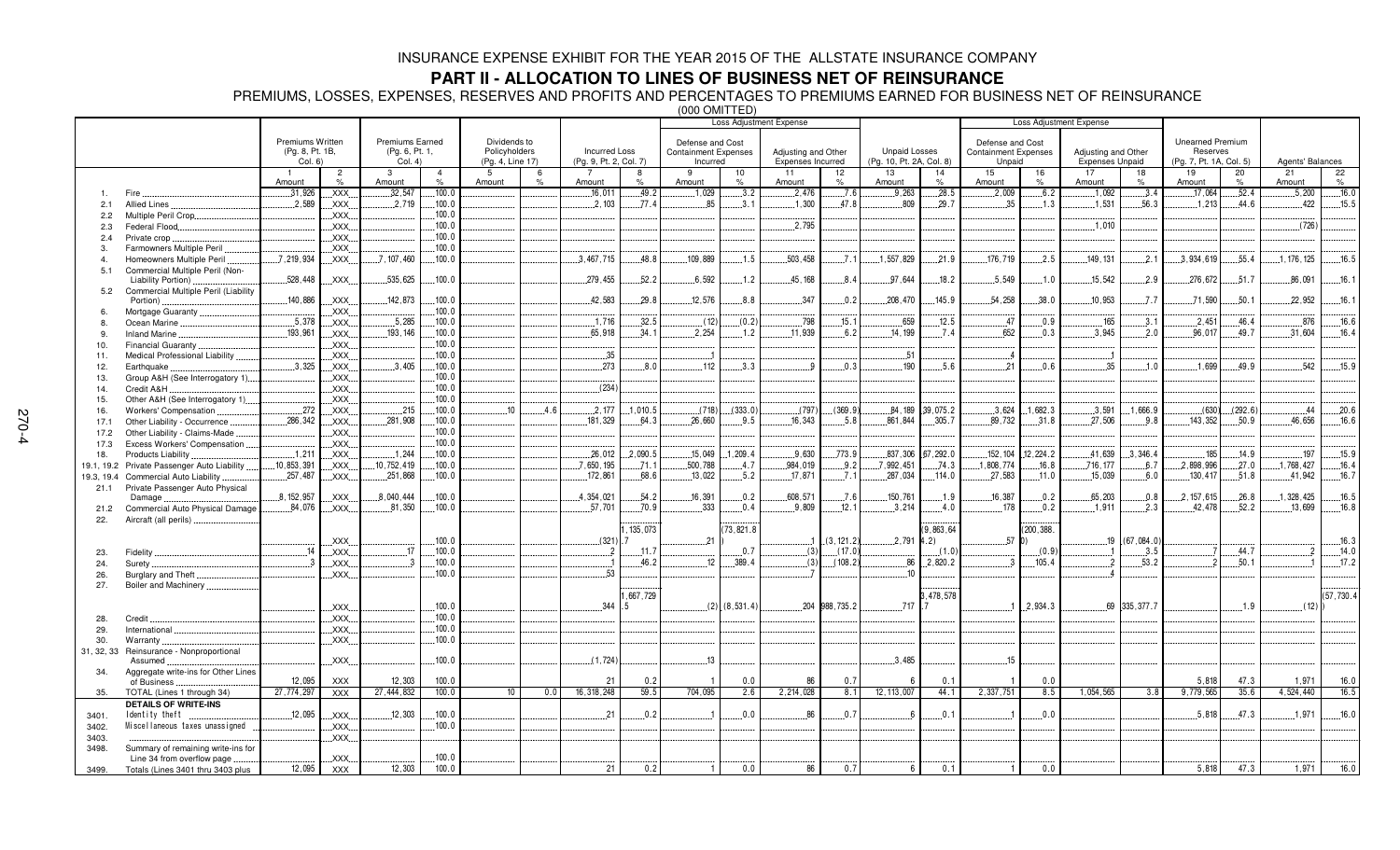## **PART II - ALLOCATION TO LINES OF BUSINESS NET OF REINSURANCE (Continued)**

PREMIUMS, LOSSES, EXPENSES, RESERVES AND PROFITS AND PERCENTAGES TO PREMIUMS EARNED FOR BUSINESS NET OF REINSURANCE

|                |                                      | Commission and Brokerage<br>Expenses Incurred |             | Taxes, Licenses &<br>Fees Incurred<br>(IEE Pt. 1, Line |               | Other Underwriting Expenses<br>Other Acquisitions, Field<br>Supervision, and Collection<br><b>Expenses Incurred</b><br>(IEE Pt. 1, Line 25) |                | General Expenses Incurred    |               | Other Income Less Other<br>Expenses<br>(Pg. 4, Line 15 |        | Pre-Tax Profit or Loss<br><b>Excluding All</b> |                 | <b>Investment Gain</b><br>on Funds<br>Attributable to Insurance |            | Profit or Loss<br>Excluding<br><b>Investment Gain</b><br>Attributable to |              | <b>Investment Gain</b><br>Attributable to |            |                             |                                 |
|----------------|--------------------------------------|-----------------------------------------------|-------------|--------------------------------------------------------|---------------|---------------------------------------------------------------------------------------------------------------------------------------------|----------------|------------------------------|---------------|--------------------------------------------------------|--------|------------------------------------------------|-----------------|-----------------------------------------------------------------|------------|--------------------------------------------------------------------------|--------------|-------------------------------------------|------------|-----------------------------|---------------------------------|
|                |                                      | (IEE Pt. 1, Line 2.8, Col. 2)                 |             | $20.5$ , Col. 4)                                       |               | minus 2.8 Col. 2)                                                                                                                           |                | (IEE Pt. 1, Line 25, Col. 3) |               | minus Line 5)                                          |        | Investment Gain                                |                 | Transactions                                                    |            | Capital and Surplus                                                      |              | Capital and Surplus                       |            | <b>Total Profit or Loss</b> |                                 |
|                |                                      | 23                                            | 24          | 25                                                     | 26            | 27                                                                                                                                          | 28             | 29                           | 30            | 31                                                     | 32     | 33                                             | 34              | 35                                                              | 36         | 37                                                                       | 38           | 39                                        | 40         | 41                          | 42                              |
|                |                                      | Amount                                        | $\%$        | Amount                                                 | $\frac{9}{6}$ | Amount                                                                                                                                      | $\%$           | Amount                       | $\frac{1}{2}$ | Amount                                                 | $\%$   | Amount                                         | $\%$            | Amount                                                          |            | Amount                                                                   | $\%$         | Amount                                    | $\%$       | Amount                      | $\%$                            |
|                | Fire                                 | .5.142                                        | .15.8       | .1,301                                                 | 4.0           | .679                                                                                                                                        | .2.1           | .2.779                       | .8.5          | 77                                                     | 0.2    | .3,207                                         | .9.9            | .679                                                            | .2.1       | .3.886                                                                   | 11.9         | .806                                      | 2.5        | 4.692                       | 14.4                            |
| 2.1            | Allied Lines.                        | 268                                           | .9.8        | $-264$                                                 | 9.7           | 133                                                                                                                                         | 4.9            | 280                          | 10.3          | $\mathsf{f}$                                           | 0.2    | (1.708)                                        | (62.8)          | 82                                                              | 3.0        | (1.626)                                                                  | (59.8)       | 75                                        | .2.8       | (1, 551)                    | (57.0)                          |
| 2.2            | Multiple Peril Crop                  |                                               |             |                                                        |               |                                                                                                                                             |                |                              |               |                                                        |        |                                                |                 |                                                                 |            |                                                                          |              |                                           |            |                             |                                 |
| 2.3            | Federal Flood                        | .399                                          |             | (360)                                                  |               | (18, 203)                                                                                                                                   |                | (7.951)                      |               |                                                        |        | .23,319                                        |                 | .90                                                             |            | .23,409                                                                  |              | .14                                       |            | .23,423                     |                                 |
| 2.4.           | Private crop                         |                                               |             |                                                        |               |                                                                                                                                             |                |                              |               |                                                        |        |                                                |                 |                                                                 |            |                                                                          |              |                                           |            |                             |                                 |
| 3.             | Farmowners Multiple Peril            |                                               |             |                                                        |               |                                                                                                                                             |                |                              |               |                                                        |        |                                                |                 |                                                                 |            |                                                                          |              |                                           |            |                             |                                 |
| $\overline{4}$ | Homeowners Multiple Peril            | 906.779                                       | 12.8        | 187,462                                                | 2.6           | .379,570                                                                                                                                    | 5.3            | .301,280                     | 4.2           | 41.147                                                 | 0.6    | 1.292.456                                      | 18.2            | 125,686                                                         | 1.8        | 1,418,142                                                                | 20.0         | 163.049                                   | .2.3       | .1,581,191                  | 22.2                            |
| 5.1            | Commercial Multiple Peril (Non-      |                                               |             |                                                        |               |                                                                                                                                             |                |                              |               |                                                        |        |                                                |                 |                                                                 |            |                                                                          |              |                                           |            |                             |                                 |
|                | Liability Portion)                   | 62.873                                        | .11.7       | .13,565                                                | .2.5          | .35,483                                                                                                                                     | 6.6            | 39.864                       | 7.4           | 4.162                                                  | 0.8    | 56.786                                         | .10.6           | 8,235                                                           | .1.5       | .65,021                                                                  | .12.1        | 12.093                                    | 2.3        | .77.114                     | 14.4                            |
| 5.2            | Commercial Multiple Peril (Liability |                                               |             |                                                        |               |                                                                                                                                             |                |                              |               |                                                        |        |                                                |                 |                                                                 |            |                                                                          |              |                                           |            |                             |                                 |
|                | Portion)                             | .16,322                                       | .11.4       | .3,500                                                 | 2.4           | .8,660                                                                                                                                      | 6.1            | .11.194                      | .7.8          | .825                                                   | .0.6   | .48,517                                        | .34.0           | .10,963                                                         | 7.7        | .59,479                                                                  | .41.6        | .5,831                                    | . 4 . 1    | 65,310                      | .45.7                           |
| -6.            | Mortgage Guaranty                    |                                               |             |                                                        |               |                                                                                                                                             |                |                              |               |                                                        |        |                                                |                 |                                                                 |            |                                                                          |              |                                           |            |                             |                                 |
|                | Ocean Marine                         | 619                                           | .11.7       | .92                                                    | .1.7          | .381                                                                                                                                        | .7.2           | .607                         | .11.5         | .47                                                    | 0.9    | .1.132                                         | .21.4           | .65                                                             | .1.2       | .1.196                                                                   | 22.6         | .111                                      | .2.1       | .1.308                      | .24.7                           |
| 9.             | <b>Inland Marine</b>                 | 23.600                                        | .12.2       | 4,238                                                  | 2.2           | .11.144                                                                                                                                     | 5.8            | 12.313                       | 6.4           | 651                                                    | 0.3    | .62,392                                        | 32.3            | .2,092                                                          | 1.1        | 64.484                                                                   | 33.4         | .3.965                                    | 2.1        | 68,449                      | .35.4                           |
| 10.            | Financial Guaranty                   |                                               |             |                                                        |               |                                                                                                                                             |                |                              |               |                                                        |        |                                                |                 |                                                                 |            |                                                                          |              |                                           |            |                             |                                 |
| 11.            | Medical Professional Liability       |                                               |             |                                                        |               |                                                                                                                                             |                |                              |               |                                                        |        | (36)                                           |                 | $\overline{2}$                                                  |            | (34)                                                                     |              |                                           |            | (33)                        |                                 |
| 12.            | Earthquake                           | 481                                           | 14.1        | 71                                                     | 2.1           | 166                                                                                                                                         | 4.9            | 157                          | 4.6           |                                                        | 0.0    | 2.137                                          | 62.8            | 35                                                              | 1.0        | 2,172                                                                    | 63.8         | 70                                        | 2.1        | 2,242                       | 65.9                            |
| 13.            | Group A&H (See Interrogatory 1)      |                                               |             |                                                        |               |                                                                                                                                             |                |                              |               |                                                        |        |                                                |                 |                                                                 |            |                                                                          |              |                                           |            |                             |                                 |
| 14.            | Credit A&H.                          |                                               |             |                                                        |               |                                                                                                                                             |                |                              |               |                                                        |        | .234                                           |                 |                                                                 |            | .238                                                                     |              |                                           |            | .239                        |                                 |
| 15.            | Other A&H (See Interrogatory 1)      |                                               |             |                                                        |               |                                                                                                                                             |                |                              |               |                                                        |        |                                                |                 |                                                                 |            |                                                                          |              |                                           |            |                             |                                 |
| 16.            | <b>Workers' Compensation</b>         |                                               | .0.0        | - 5                                                    | 2.3           |                                                                                                                                             | 2.6            | .161                         | .74.7         | (3)                                                    | (1.3)  | (632)                                          | (293.1)         | .3.236                                                          | .1,501.9   | .2,604                                                                   | 1.208.8      | .973                                      | .451.7     |                             | $.3.578$ 1.660.5                |
| 17.1           | Other Liability - Occurrence         | 34.942                                        | .12.4       | 6.128                                                  | 2.2           | .16.811                                                                                                                                     | 6.0            | 18.650                       | 6.6           | 2.590                                                  | 0.9    | (16, 365)                                      | (5.8)           | .36,006                                                         | .12.8      | .19.641                                                                  | 7.0          | 15.797                                    | .5.6       | 35.438                      | .12.6                           |
| 17.2           | Other Liability - Claims-Made        |                                               |             |                                                        |               |                                                                                                                                             |                |                              |               |                                                        |        |                                                |                 |                                                                 |            |                                                                          |              |                                           |            |                             |                                 |
| 17.3           | Excess Workers' Compensation         |                                               |             |                                                        |               |                                                                                                                                             |                |                              |               |                                                        |        |                                                |                 |                                                                 |            |                                                                          |              |                                           |            |                             |                                 |
| 18.            | Products Liability                   | 142                                           | .11.4       | 29                                                     | 2.3           | 55                                                                                                                                          | 4.4            | .198                         | 15.9          | (378)                                                  | (30.4) | (50, 247)                                      | (4,038.2)       | .36,196                                                         | .2,909.0   | (14, 051)                                                                | (1, 129.3)   | .10,979                                   | .882.4     | (3,072)                     | (246.9)                         |
| 19.1, 19.2     | Private Passenger Auto Liability     | .1, 160, 441                                  | .10.8       | 264,305                                                | .2.5          | .677,836                                                                                                                                    | 6.3            | .689,458                     | .6.4          | 32,691                                                 | .0.3   | (1, 141, 932)                                  | (10.6)          | .363, 109                                                       | .3.4       | (778,823)                                                                | (7.2)        | .268,519                                  | 2.5        | (510, 304)                  | (4.7)                           |
| 19.3, 19.4     | Commercial Auto Liability            | .29,725                                       | .11.8       | .7.452                                                 | 3.0           | .10, 143                                                                                                                                    | .4.0           | .30,484                      | .12.1         | (425)                                                  | (0.2)  | (30, 116)                                      | (12.0)          | .12,910                                                         | .5.1       | (17, 206)                                                                | (6.8)        | .8,338                                    | 3.3        | (8,868)                     | (3.5)                           |
| 21.1           | Private Passenger Auto Physical      | .899,725                                      | .11.2       | 193,263                                                | 2.4           | 481,686                                                                                                                                     | 6.0            | 518.672                      | 6.5           | 29.088                                                 | 0.4    | .997,204                                       | 12.4            |                                                                 | .0.2       | 1,016,557                                                                | 12.6         | 123,980                                   | 1.5        | .1, 140, 538                | 14.2                            |
|                | Damage.                              | 9.764                                         | 12.0        | 2.159                                                  | 2.7           | 3,352                                                                                                                                       | 4.1            | 9.971                        | 12.3          | (39)                                                   | 0.0    | (11, 779)                                      | (14.5)          | 19,353<br>744                                                   | 0.9        | (11, 035)                                                                | (13.6)       | 1.652                                     | 2.0        | (9, 383)                    | (11.5)                          |
| 21.2           | Commercial Auto Physical Damage      |                                               |             |                                                        |               |                                                                                                                                             |                |                              |               |                                                        |        |                                                |                 |                                                                 |            |                                                                          |              |                                           |            |                             |                                 |
| 22.            | Aircraft (all perils)                |                                               |             |                                                        |               |                                                                                                                                             |                |                              |               |                                                        |        |                                                |                 |                                                                 | (377, 989. |                                                                          | 1,436,02     |                                           | 114,473.   |                             |                                 |
|                |                                      |                                               |             |                                                        |               |                                                                                                                                             |                |                              |               |                                                        |        | 299 0                                          | 1,058,03<br>.7) | $107$ 4)                                                        |            |                                                                          | $.406$ 0.1)  | 32                                        |            |                             | (1, 550, 49)<br>$-439$ $ 3.6$ ) |
|                | Fidelity                             | $\overline{2}$                                | .9.8        |                                                        | 1.9           |                                                                                                                                             | 3.8            | $\cdot$ 3                    | .18.3         |                                                        | 0.0    | .12                                            | .70.7           |                                                                 | . 1.4      | .12                                                                      | .72.1        |                                           | .2.3       | $.12 -$                     | 74.5                            |
| 23.<br>24.     | Surety.                              |                                               |             |                                                        |               |                                                                                                                                             |                |                              |               |                                                        |        | (7)                                            | (227.5)         | -9                                                              | .104.5     | (4)                                                                      | (123.0)      |                                           | .32.9      |                             | $(3)$ (90.1)                    |
| 26.            | Burglary and Theft                   |                                               |             |                                                        |               |                                                                                                                                             |                |                              |               |                                                        |        | (61)                                           |                 |                                                                 |            | (60)                                                                     |              |                                           |            | (60)                        |                                 |
| 27.            | Boiler and Machinery.                |                                               |             |                                                        |               |                                                                                                                                             |                |                              |               |                                                        |        |                                                |                 |                                                                 |            |                                                                          |              |                                           |            |                             |                                 |
|                |                                      |                                               | 2, 191, 483 |                                                        |               |                                                                                                                                             |                |                              | 3,047,919     |                                                        |        |                                                | (9, 324, 79)    |                                                                 |            |                                                                          | (9, 222, 41) |                                           |            |                             | (9, 190, 21)                    |
|                |                                      | 451 .6                                        |             |                                                        | 115 557,746.4 |                                                                                                                                             | 181 880, 278.3 | .628                         | 3             |                                                        | .462.5 | $(1,921)$ 8.4)                                 |                 | $-21$                                                           | 102, 383.5 | $(1,900)$ 4.9                                                            |              | . 7                                       | .32, 203.9 | $(1,893)$ 1.0)              |                                 |
| 28.            | Credit.                              | (41)                                          |             | -17                                                    |               |                                                                                                                                             |                |                              |               |                                                        |        | 24                                             |                 |                                                                 |            | 24                                                                       |              |                                           |            | 24                          |                                 |
| 29.            | International                        |                                               |             |                                                        |               |                                                                                                                                             |                |                              |               |                                                        |        |                                                |                 |                                                                 |            |                                                                          |              |                                           |            |                             |                                 |
| 30.            | Warranty                             |                                               |             |                                                        |               |                                                                                                                                             |                |                              |               |                                                        |        |                                                |                 |                                                                 |            |                                                                          |              |                                           |            |                             |                                 |
| 31, 32, 33     | Reinsurance - Nonproportional        |                                               |             |                                                        |               |                                                                                                                                             |                |                              |               |                                                        |        |                                                |                 |                                                                 |            |                                                                          |              |                                           |            |                             |                                 |
|                | Assumed.                             |                                               |             |                                                        |               |                                                                                                                                             |                |                              |               |                                                        |        | .1.710                                         |                 | .151                                                            |            | .1,861                                                                   |              | .46                                       |            | .1,907                      |                                 |
| 34.            | Aggregate write-ins for Other Lines  |                                               |             |                                                        |               |                                                                                                                                             |                |                              |               |                                                        |        |                                                |                 |                                                                 |            |                                                                          |              |                                           |            |                             |                                 |
|                | of Business                          | 1.408                                         | 11.4        | 568                                                    | 4.6           | 638                                                                                                                                         | 5.2            | 507                          | 4.1           | 75                                                     | 0.6    | 9,150                                          | 74.4            | 104                                                             | 0.8        | 9,254                                                                    | 75.2         | 238                                       | 1.9        | 9,492                       | 77.1                            |
| 35.            | TOTAL (Lines 1 through 34)           | 3, 153, 041                                   | 11.5        | 684.174                                                | 2.5           | 1.608.723                                                                                                                                   | 5.9            | 1.629.253                    | 5.9           | 110.517                                                | 0.4    | 1,243,776                                      | 4.5             | 619.873                                                         | 2.3        | 1,863,648                                                                | 6.8          | 616.580                                   | 2.2        | 2.480.228                   | 9.0                             |
|                | <b>DETAILS OF WRITE-INS</b>          |                                               |             |                                                        |               |                                                                                                                                             |                |                              |               |                                                        |        |                                                |                 |                                                                 |            |                                                                          |              |                                           |            |                             |                                 |
| 3401.          | Identity theft                       | .1.408                                        | .11.4       | .302                                                   | .2.5          | 638                                                                                                                                         | .5.2           | .507                         | .4.1          | .75                                                    | 0.6    | 9.415                                          | .76.5           | .104                                                            | .0.8       | 9,519                                                                    | .77.4        | .238                                      | .1.9       | .9,757                      | 79.3                            |
| 3402.          | Miscellaneous taxes unassigned       |                                               |             | .265                                                   |               |                                                                                                                                             |                |                              |               |                                                        |        | (265)                                          |                 |                                                                 |            | (265)                                                                    |              |                                           |            | (265)                       |                                 |
| 3403.          |                                      |                                               |             |                                                        |               |                                                                                                                                             |                |                              |               |                                                        |        |                                                |                 |                                                                 |            |                                                                          |              |                                           |            |                             |                                 |
| 3498.          | Summary of remaining write-ins for   |                                               |             |                                                        |               |                                                                                                                                             |                |                              |               |                                                        |        |                                                |                 |                                                                 |            |                                                                          |              |                                           |            |                             |                                 |
|                | Line 34 from overflow page           |                                               |             |                                                        |               |                                                                                                                                             |                |                              |               |                                                        |        |                                                |                 |                                                                 |            |                                                                          |              |                                           |            |                             |                                 |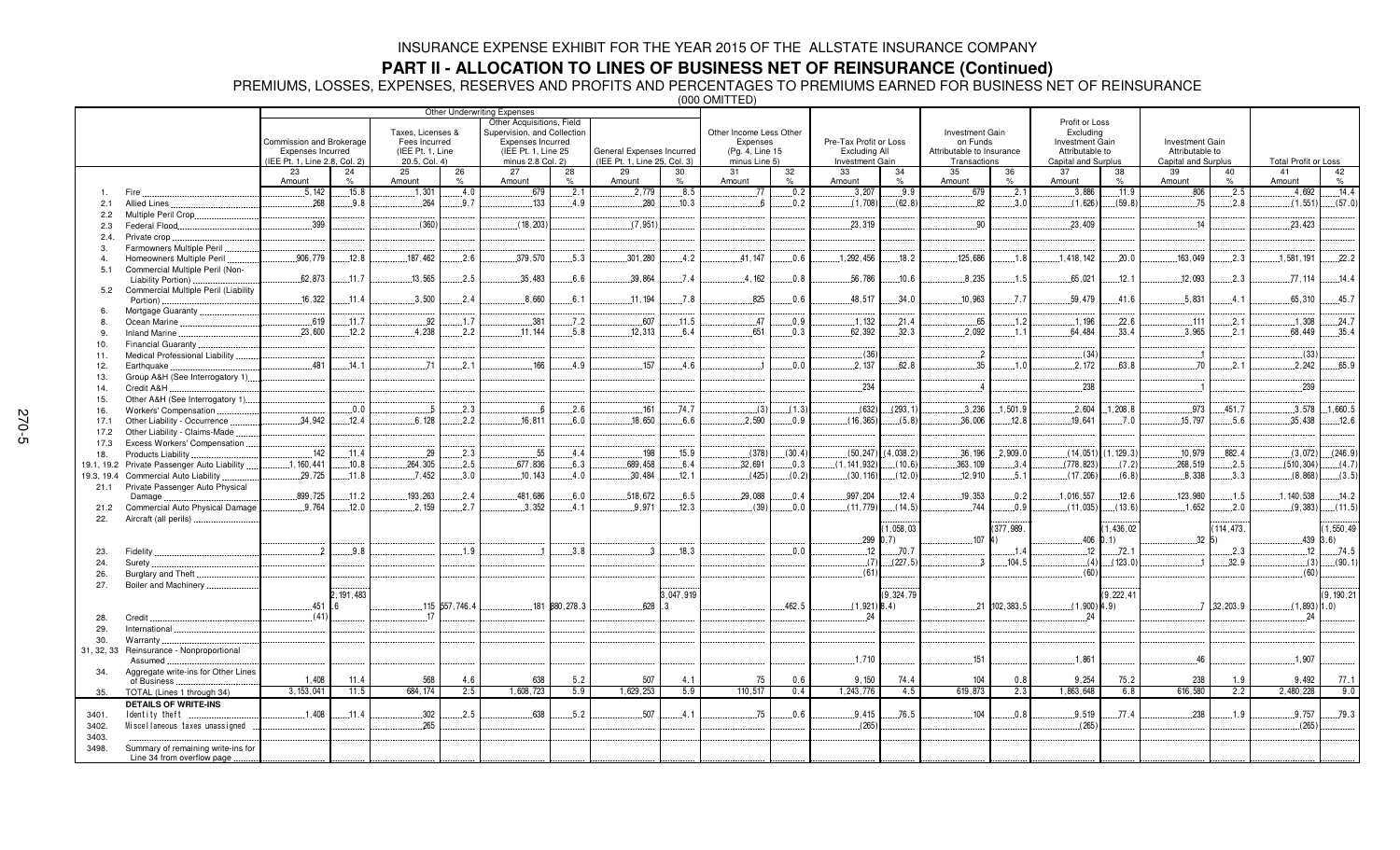|      |                                                |    |  | <b>INS</b> | SURANC |  |  |  | <b>EXPENSE EXHIBIT FOR THE YEAR 2015 OF THE ALLSTATE L</b> |  |  |  |  |      | $\sim$ INSHRANCE. | - COMPANY |      |     |     |  |
|------|------------------------------------------------|----|--|------------|--------|--|--|--|------------------------------------------------------------|--|--|--|--|------|-------------------|-----------|------|-----|-----|--|
|      |                                                | AC |  |            |        |  |  |  | E07                                                        |  |  |  |  | 17.7 |                   |           | ◡.느◡ | --- | 492 |  |
| NOTE | – רוס<br>™C⊤MEN.<br>1 ID A TELVE<br>$\sqrt{2}$ |    |  |            |        |  |  |  |                                                            |  |  |  |  |      |                   |           |      |     |     |  |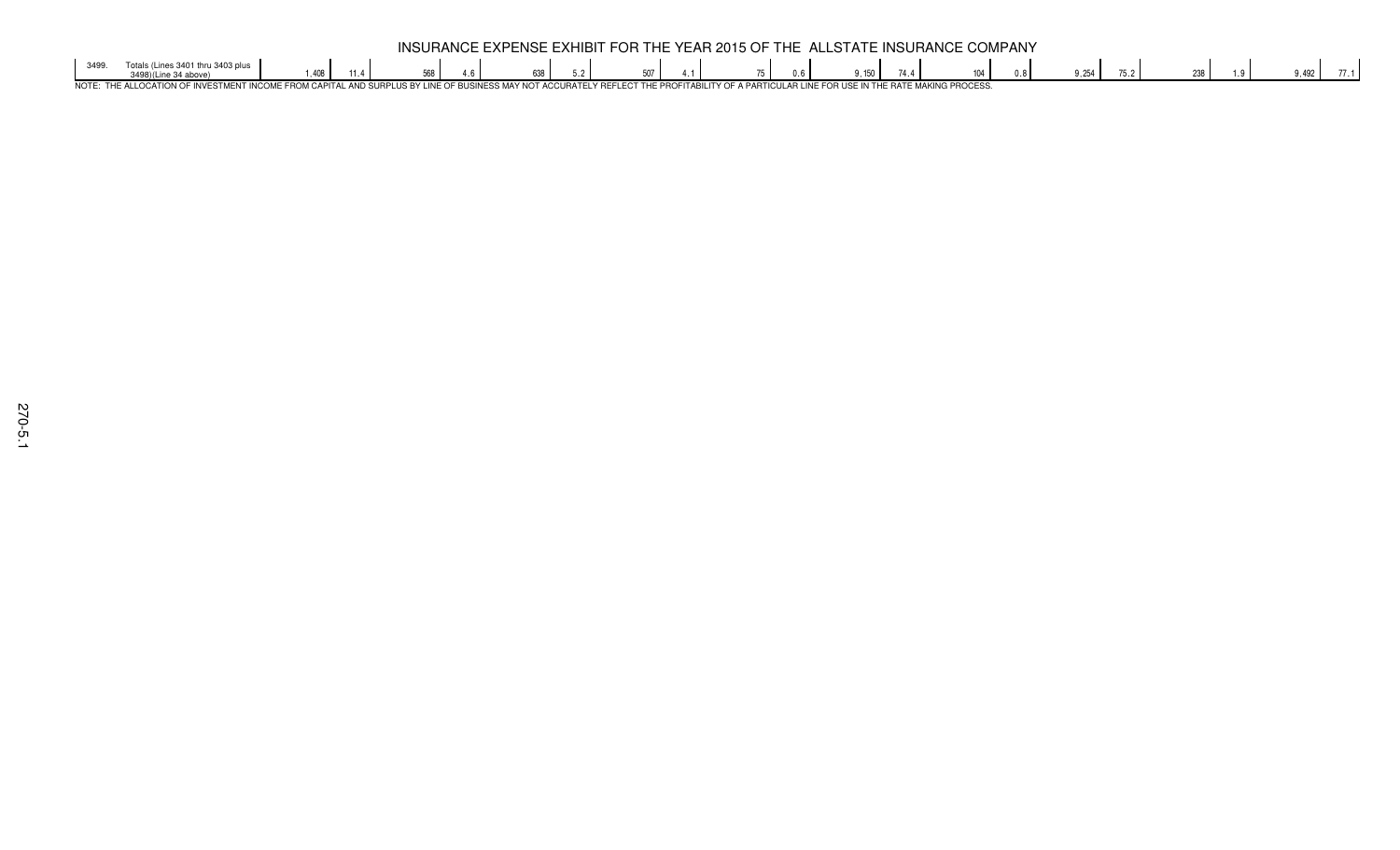## **PART III - ALLOCATION TO LINES OF DIRECT BUSINESS WRITTEN**

PREMIUMS, LOSSES, EXPENSES, RESERVES AND PROFITS, AND PERCENTAGES TO PREMIUMS EARNED FOR DIRECT BUSINESS WRITTEN

|       |                                             |                                            |                |                                                    |                |                     |               |                                                   |          |                                         |         | <b>Loss Adjustment Expense</b>           |         |                                                   |           |                                       |         | <b>Loss Adjustment Expense</b>                |          |                                     |       |                  |       |
|-------|---------------------------------------------|--------------------------------------------|----------------|----------------------------------------------------|----------------|---------------------|---------------|---------------------------------------------------|----------|-----------------------------------------|---------|------------------------------------------|---------|---------------------------------------------------|-----------|---------------------------------------|---------|-----------------------------------------------|----------|-------------------------------------|-------|------------------|-------|
|       |                                             |                                            |                |                                                    |                | Dividends           |               |                                                   |          | Defense and Cost                        |         |                                          |         |                                                   |           | Defense and Cost                      |         |                                               |          |                                     |       |                  |       |
|       |                                             | Premiums Written<br>Pa. 8. Pt. 1B. Col. 1) |                | <b>Premiums Earned</b><br>Sch. T. Line 59, Col. 3) |                | to<br>Policyholders |               | <b>Incurred Loss</b><br>(Sch. T. Line 59, Col. 6) |          | <b>Containment Expenses</b><br>Incurred |         | Adjusting and Other<br>Expenses Incurred |         | <b>Unpaid Losses</b><br>(Sch. T. Line 59, Col. 7) |           | <b>Containment Expenses</b><br>Unpaid |         | Adjusting and Other<br><b>Expenses Unpaid</b> |          | <b>Unearned Premium</b><br>Reserves |       | Agents' Balances |       |
|       |                                             |                                            | $\overline{2}$ | 3                                                  | $\overline{4}$ | -5                  | 6             |                                                   | 8        | 9                                       | 10      | 11                                       | 12      | 13                                                | 14        | 15                                    | 16      | 17                                            | 18       | 19                                  | 20    | 21               | 22    |
|       |                                             | Amount                                     | $\%$           | Amount                                             | %              | Amount              | $\frac{9}{6}$ | Amount                                            | %        | Amount                                  | %       | Amount                                   | $\%$    | Amount                                            | $\%$      | Amount                                | $\%$    | Amount                                        | $\%$     | Amount                              | $\%$  | Amount           | $\%$  |
|       | Fire                                        | .1,078                                     | XXX.           | .1.132                                             | .100.0         |                     |               | (246)                                             | (21.7)   | 32                                      | .2.8    | .225                                     | .19.9   | 112                                               | .9.9      | .28                                   | .2.5    | .419                                          | .37.0    | .532                                | 47.0  | (48)             | (4.2) |
| 2.1   | <b>Allied Lines</b>                         | .2,505                                     | XXX.           | .2,635                                             | .100.0         |                     |               | .2.398                                            | .91.0    | .36                                     | .1.3    | .1.304                                   | 49.5    | .547                                              | .20.8     | 12                                    | .0.5    | .1,522                                        | .57.8    | .1.212                              | .46.0 | (111)            | (4.2) |
| 2.2   | Multiple Peril Crop.                        |                                            | XXX.           |                                                    | .100.0         |                     |               |                                                   |          |                                         |         |                                          |         |                                                   |           |                                       |         |                                               |          |                                     |       |                  |       |
| 2.3   | Federal Flood.                              | 268,707                                    | XXX.           | .282,472                                           | 100.0          |                     |               | 105,628                                           | .37.4    |                                         |         | 10.335                                   | .3.7    | .21,562                                           | .7.6      |                                       |         | .1,010                                        | 0.4      | 165,421                             | .58.6 | (11,960)         | (4.2) |
| 2.4   | Private crop                                |                                            | XXX.           |                                                    | 100.0          |                     |               |                                                   |          |                                         |         |                                          |         |                                                   |           |                                       |         |                                               |          |                                     |       |                  |       |
| 3.    | Farmowners Multiple Peril                   |                                            | XXX            |                                                    | .100.0         |                     |               |                                                   |          |                                         |         |                                          |         |                                                   |           |                                       |         |                                               |          |                                     |       |                  |       |
|       | Homeowners Multiple Peril                   | 2,298,572                                  | XXX            | 2,358,703                                          | .100.0         |                     |               | 962,511                                           | 40.8     | 28,755                                  | .1.2    | 143.062                                  | 6.1     | 589,647                                           | 25.0      | 83,250                                | .3.5    | 61,076                                        | 2.6      | 1, 184, 816                         | 50.2  | (102, 310)       | (4.3) |
| 5.1   | Commercial Multiple Peril (Non-             |                                            |                |                                                    |                |                     |               |                                                   |          |                                         |         |                                          |         |                                                   |           |                                       |         |                                               |          |                                     |       |                  |       |
|       | Liability Portion)                          | 214,913                                    | XXX            | 228,737                                            | .100.0         |                     |               | 116,892                                           | 51.1     | .1,468                                  | 0.6     | 19,261                                   | 8.4     | 62.086                                            | .27.1     | .2.898                                | .1.3    | .8.915                                        | .3.9     | .104.697                            | 45.8  | (9, 566)         | (4.2) |
|       | 5.2 Commercial Multiple Peril (Liability    |                                            |                |                                                    |                |                     |               |                                                   |          |                                         |         |                                          |         |                                                   |           |                                       |         |                                               |          |                                     |       |                  |       |
|       | Portion)                                    | .61,905                                    | XXX.           | .65,384                                            | .100.0         |                     |               | .24.274                                           | 37.1     | .9,215                                  | .14.1   | (826)                                    | (1.3)   | 167.954                                           | .256.9    | 42,601                                | 65.2    | .9,559                                        | .14.6    | .30, 134                            | 46.1  | (2,755)          | (4.2) |
| 6.    | Mortgage Guaranty                           |                                            | XXX.           |                                                    | .100.0         |                     |               |                                                   |          |                                         |         |                                          |         |                                                   |           |                                       |         |                                               |          |                                     |       |                  |       |
| 8.    | Ocean Marine                                | .661                                       | XXX.           | .693                                               | .100.0         |                     |               | .53                                               | .7.6     |                                         | .0.0    | .289                                     | 41.7    | .21                                               | 3.1       | $^{2}$                                | .0.2    | .81                                           | .11.7    | .289                                | .41.7 | (29)             | (4.2) |
| 9.    | <b>Inland Marine</b>                        | .60,603                                    | XXX            | 62,345                                             | .100.0         |                     |               | .19,669                                           | 31.5     | .716                                    | 1.1     | .5.940                                   | 9.5     | .4.597                                            | 7.4       | .119                                  | 0.2     | .2.877                                        | 4.6      | .29,653                             | 47.6  | (2,697)          | (4.3) |
| 10.   | Financial Guaranty.                         |                                            | XXX.           |                                                    | 100.0          |                     |               |                                                   |          |                                         |         |                                          |         |                                                   |           |                                       |         |                                               |          |                                     |       |                  |       |
| 11.   | Medical Professional Liability              |                                            | XXX.           |                                                    | .100.0         |                     |               |                                                   |          |                                         |         |                                          |         |                                                   |           |                                       |         |                                               |          |                                     |       |                  |       |
| 12.   | Earthquake                                  | .1,305                                     | XXX.           | .1,337                                             | .100.0         |                     |               | 18                                                | .1.3     | 43                                      | .3.2    | (32)                                     | (2.4)   | 60                                                | 4.5       | 12                                    | .0.9    | 24                                            | .1.8     | .676                                | 50.6  | (58)             | (4.3) |
| 13.   | Group A&H (See Interrogatory 1)             |                                            | XXX.           |                                                    | .100.0         |                     |               |                                                   |          |                                         |         |                                          |         |                                                   |           |                                       |         |                                               |          |                                     |       |                  |       |
| 14.   | Credit A&H.                                 |                                            | XXX.           |                                                    | .100.0         |                     |               | (387)                                             |          |                                         |         |                                          |         |                                                   |           |                                       |         |                                               |          |                                     |       |                  |       |
| 15.   | Other A&H (See Interrogatory 1)             |                                            | XXX.           |                                                    | .100.0         |                     |               |                                                   |          |                                         |         |                                          |         |                                                   |           |                                       |         |                                               |          |                                     |       |                  |       |
| 16.   | Workers' Compensation.                      | .145                                       | XXX.           | .145                                               | .100.0         |                     |               | .2.217                                            | .1,526.3 | (652)                                   | (448.6) | (832)                                    | (572.7) | .45,639                                           | 31,420.5  | .1,874                                | 1,289.8 | 2,973                                         | .2,046.8 |                                     |       | (6)              | (4.5) |
| 17.1  | Other Liability - Occurrence                | 83.375                                     | XXX.           | 86.502                                             | 100.0          |                     |               | 10.329                                            | .11.9    | 14.372                                  | 16.6    | 7.576                                    | 8.8     | 455.409                                           | 526.5     | 73.243                                | 84.7    | 18.757                                        | 21.7     | 41.423                              | 47.9  | (3,711)          | (4.3) |
| 17.2  | Other Liability - Claims-Made               |                                            | XXX.           |                                                    | 100.0          |                     |               |                                                   |          |                                         |         |                                          |         |                                                   |           |                                       |         |                                               |          |                                     |       |                  |       |
| 17.3  | Excess Workers' Compensation                |                                            | XXX            |                                                    | 100.0          |                     |               |                                                   |          |                                         |         |                                          |         |                                                   |           |                                       |         |                                               |          |                                     |       |                  |       |
| 18.   | Products Liability                          | .1.169                                     | XXX            | .1,236                                             | .100.0         |                     |               | 18,220                                            | .1.473.9 | 12,269                                  | .992.5  | 10,415                                   | .842.5  | .725,935                                          | .58,722.3 | .213,752                              | 7.290.9 | 29,356                                        | 2,374.7  | .558                                | 45.2  | (52)             | (4.2) |
|       | 19.1, 19.2 Private Passenger Auto Liability | .1,847,061                                 | XXX.           | .1,898,565                                         | .100.0         |                     |               | .1,378,108                                        | .72.6    | .77,312                                 | .4.1    | .187,577                                 | .9.9    | 4,935,027                                         | .259.9    | .768,302                              | .40.5   | .402,589                                      | .21.2    | .460,021                            | .24.2 | (82, 213)        | (4.3) |
|       | 19.3, 19.4 Commercial Auto Liability        | .233,320                                   | XXX.           | .227,790                                           | .100.0         |                     |               | .163,379                                          | .71.7    | .11,952                                 | .5.2    | .15,731                                  | 6.9     | .251,512                                          | .110.4    | 23,338                                | .10.2   | .13,008                                       | .5.7     | .117,936                            | .51.8 | (10, 385)        | (4.6) |
| 21.1  | Private Passenger Auto Physical             |                                            |                |                                                    |                |                     |               |                                                   |          |                                         |         |                                          |         |                                                   |           |                                       |         |                                               |          |                                     |       |                  |       |
|       | Damage                                      | .1,581,946                                 | XXX.           | .1,610,970                                         | .100.0         |                     |               | 631,239                                           | .39.2    | 894                                     | .0.1    | 111,730                                  | 6.9     | 13,140                                            | 0.8       | .1.915                                | .0.1    | 30,424                                        | .1.9     | .390,217                            | 24.2  | (70, 413)        | (4.4) |
| 21.2  | Commercial Auto Physical Damage             | 70,771                                     | XXX.           | .68,660                                            | .100.0         |                     |               | 49,466                                            | .72.0    | 252                                     | .0.4    | .8,840                                   | .12.9   | .2,758                                            | .4.0      | 150                                   | .0.2    | .1,770                                        | .2.6     | .35,745                             | .52.1 | (3, 150)         | (4.6) |
| 22.   | Aircraft (all perils)                       |                                            | XXX.           |                                                    | .100.0         |                     |               |                                                   |          |                                         |         |                                          |         |                                                   |           |                                       |         |                                               |          |                                     |       |                  |       |
| 23.   | Fidelity                                    | .14                                        | XXX.           | .17                                                | .100.0         |                     |               | $\cdot$                                           | .11.9    |                                         | .0.7    | (3)                                      | (17.0)  | $\cdot$ 3                                         | .18.2     |                                       | .0.8    |                                               | .3.5     |                                     | .44.7 | (1)              | (3.8) |
| 24.   | Surety.                                     | -3                                         | XXX.           | 3                                                  | .100.0         |                     |               | $\cdot$ 3                                         | 89.7     |                                         | .17.9   | (3)                                      | (107.6) | .68                                               | .2,231.0  | າ                                     | .53.8   |                                               | .35.9    |                                     | .50.2 |                  | (4.7) |
| 26.   | Burglary and Theft                          |                                            | XXX.           |                                                    | 100.0          |                     |               | .53                                               |          |                                         |         | - 7                                      |         | .10                                               |           |                                       |         |                                               |          |                                     |       |                  |       |
| 27.   | Boiler and Machinery                        | 4.405                                      | XXX.           | .4.511                                             | 100.0          |                     |               | .2.321                                            | 51.4     | (2)                                     | 0.0     | .204                                     | 4.5     | 966                                               | 21.4      |                                       | 0.0     | 69                                            | 1.5      | 2.170                               | 48.1  | (196)            | (4.3) |
| 28.   | Credit                                      |                                            | XXX.           |                                                    | 100.0          |                     |               |                                                   |          |                                         |         |                                          |         |                                                   |           |                                       |         |                                               |          |                                     |       |                  |       |
| 29.   | International                               |                                            | XXX.           |                                                    | 100.0          |                     |               |                                                   |          |                                         |         |                                          |         |                                                   |           |                                       |         |                                               |          |                                     |       |                  |       |
| 30.   | Warranty                                    |                                            | <b>XXX</b>     |                                                    | .100.0         |                     |               |                                                   |          |                                         |         |                                          |         |                                                   |           |                                       |         |                                               |          |                                     |       |                  |       |
| 34.   | Aggregate write-ins for Other Lines         |                                            |                |                                                    |                |                     |               |                                                   |          |                                         |         |                                          |         |                                                   |           |                                       |         |                                               |          |                                     |       |                  |       |
|       | of Business                                 | 2,455                                      | <b>XXX</b>     | 2,555                                              | 100.0          |                     |               |                                                   | 0.0      |                                         | 0.0     | 19                                       | 0.7     |                                                   | 0.0       |                                       | 0.0     |                                               |          | 1,208                               | 47.3  | (109)            | (4.3) |
| 35.   | TOTAL (Lines 1 through 34)                  | 6,734,916                                  | <b>XXX</b>     | 6,904,394                                          | 100.0          |                     |               | 3,486,149                                         | 50.5     | 156.664                                 | 2.3     | 520.818                                  | 7.5     | 7,277,052                                         | 105.4     | 1,211,499                             | 17.5    | 584.436                                       | 8.5      | 2,566,716                           | 37.2  | (299, 773)       | (4.3) |
|       | <b>DETAILS OF WRITE-INS</b>                 |                                            |                |                                                    |                |                     |               |                                                   |          |                                         |         |                                          |         |                                                   |           |                                       |         |                                               |          |                                     |       |                  |       |
| 3401. | Identity theft                              | 2,455                                      | XXX.           | 2,555                                              | 100.0          |                     |               |                                                   | 0.0      |                                         | 0.0     | 19                                       | 0.7     |                                                   | .0.0      |                                       | 0.0     |                                               |          | .1,208                              | 47.3  | (109)            | (4.3) |
| 3402. | Miscellaneous taxes unassigned              |                                            | XXX.           |                                                    | .100.0         |                     |               |                                                   |          |                                         |         |                                          |         |                                                   |           |                                       |         |                                               |          |                                     |       |                  |       |
| 3403. |                                             |                                            | XXX.           |                                                    |                |                     |               |                                                   |          |                                         |         |                                          |         |                                                   |           |                                       |         |                                               |          |                                     |       |                  |       |
| 3498. | Summary of remaining write-ins for          |                                            |                |                                                    |                |                     |               |                                                   |          |                                         |         |                                          |         |                                                   |           |                                       |         |                                               |          |                                     |       |                  |       |
|       | Line 34 from overflow page                  |                                            | XXX.           |                                                    | .100.0         |                     |               |                                                   |          |                                         |         |                                          |         |                                                   |           |                                       |         |                                               |          |                                     |       |                  |       |
| 3499. | Totals (Lines 3401 thru 3403 plus           |                                            |                |                                                    |                |                     |               |                                                   |          |                                         |         |                                          |         |                                                   |           |                                       |         |                                               |          |                                     |       |                  |       |
|       | 3498)(Line 34 above)                        | 2,455                                      | <b>XXX</b>     | 2,555                                              | 100.0          |                     |               |                                                   | 0.0      |                                         | 0.0     | 19                                       | 0.7     |                                                   | 0.0       |                                       | 0.0     |                                               |          | 1,208                               | 47.3  | (109)            | (4.3) |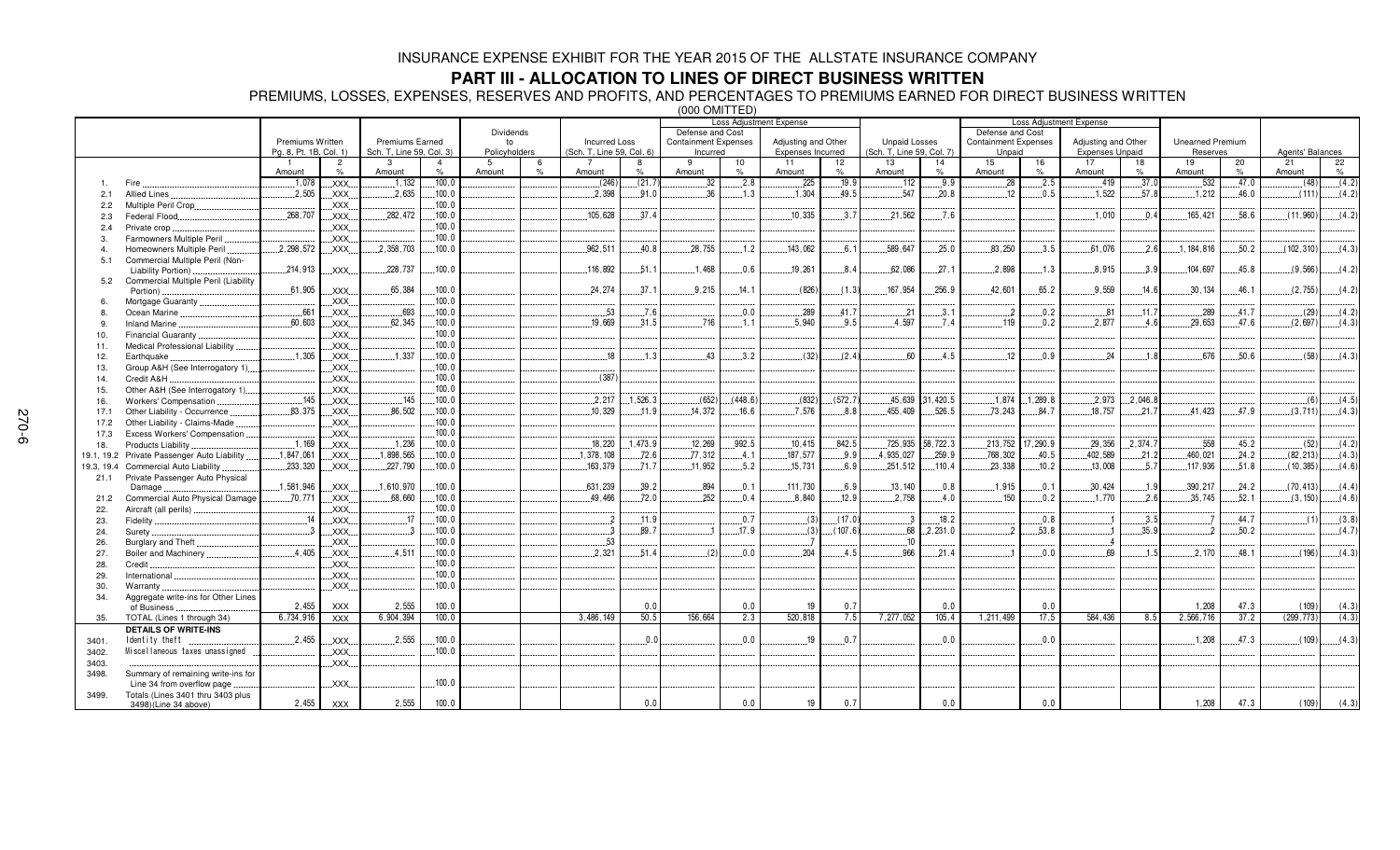### **PART III - ALLOCATION TO LINES OF DIRECT BUSINESS WRITTEN (Continued)**

PREMIUMS, LOSSES, EXPENSES, RESERVES AND PROFITS, AND PERCENTAGES TO PREMIUMS EARNED FOR DIRECT BUSINESS WRITTEN

|                |                                                                |                                               |       | $(000$ UNII I LED                  |      | <b>Other Underwriting Expenses</b>               |      |                           |        |                                     |        |                                                           |           |
|----------------|----------------------------------------------------------------|-----------------------------------------------|-------|------------------------------------|------|--------------------------------------------------|------|---------------------------|--------|-------------------------------------|--------|-----------------------------------------------------------|-----------|
|                |                                                                |                                               |       |                                    |      | Other Acquisitions, Field                        |      |                           |        |                                     |        |                                                           |           |
|                |                                                                | Commission and Brokerage<br>Expenses Incurred |       | Taxes, Licenses &<br>Fees Incurred |      | Supervision, and Collection<br>Expenses Incurred |      | General Expenses Incurred |        | Other Income Less<br>Other Expenses |        | Pre-Tax Profit or Loss<br><b>Excluding All Investment</b> |           |
|                |                                                                | 23                                            | 24    | 25                                 | 26   | 27                                               | 28   | 29                        | 30     | 31                                  | 32     | 33                                                        | 34        |
|                |                                                                | Amount                                        | $\%$  | Amount                             | $\%$ | Amount                                           | $\%$ | Amount                    | $\%$   | Amount                              | $\%$   | Amount                                                    | $\%$      |
| 1.             | Fire.                                                          | 130                                           | .11.5 | .42                                | 3.7  | .87                                              | 7.7  | .98                       | 8.6    | 8                                   | .0.7   | .772                                                      | 68.2      |
| 2.1            | Allied Lines                                                   | .290                                          | .11.0 | 80                                 | .3.0 | 133                                              | .5.0 | .280                      | .10.6  | 6                                   | 0.2    | (1,880)                                                   | (71.4)    |
| 2.2            |                                                                |                                               |       |                                    |      |                                                  |      |                           |        |                                     |        |                                                           |           |
| 2.3            |                                                                | .40,853                                       | .14.5 | 6,930                              | .2.5 | $\cdot$ 3                                        | .0.0 | .10,011                   | 3.5    |                                     | 0.0    | .108,712                                                  | .38.5     |
| 2.4            | Private crop.                                                  |                                               |       |                                    |      |                                                  |      |                           |        |                                     |        |                                                           |           |
| 3              |                                                                |                                               |       |                                    |      |                                                  |      |                           |        |                                     |        |                                                           |           |
| $\overline{4}$ | Homeowners Multiple Peril                                      | .256,354                                      | .10.9 | .57,201                            | .2.4 | .128,306                                         | .5.4 | .80,729                   | 3.4    | .20,643                             | .0.9   | 722,428                                                   | .30.6     |
| 5.1            |                                                                | 24,639                                        | 10.8  | 5,353                              | .2.3 | 13, 167                                          | 5.8  | 21,407                    | 9.4    | .1.687                              | 0.7    | 28,237                                                    | 12.3      |
| 5.2            | Commercial Multiple Peril (Liability Portion)                  | .7,069                                        | .10.8 | .1,540                             | .2.4 | .3,181                                           | .4.9 | .6,667                    | .10.2  | .345                                | .0.5   | .14,609                                                   | .22.3     |
| 6              |                                                                |                                               |       |                                    |      |                                                  |      |                           |        |                                     |        |                                                           |           |
| -8             |                                                                | .78                                           | 11.3  | 15                                 | 2.2  | .57                                              | 8.2  | 64                        | 9.2    |                                     | 0.0    | .137                                                      | 19.8      |
| 9              |                                                                | 6.950                                         | .11.1 | .1,369                             | 2.2  | 3.986                                            | 6.4  | .3,246                    | .5.2   | .248                                | .0.4   | .20.717                                                   | .33.2     |
| 10.            | Financial Guaranty                                             |                                               |       |                                    |      |                                                  |      |                           |        |                                     |        |                                                           |           |
| 11.            |                                                                |                                               |       |                                    |      |                                                  |      |                           |        |                                     |        |                                                           |           |
| 12.            | Earthquake.                                                    | .151                                          | .11.3 | 29                                 | .2.2 | .72                                              | 5.4  | 40                        | 3.0    |                                     | 0.0    | .1.017                                                    | .76.1     |
| 13.            |                                                                |                                               |       |                                    |      |                                                  |      |                           |        |                                     |        |                                                           |           |
| 14.            | Credit A&H                                                     |                                               |       |                                    |      |                                                  |      |                           |        |                                     |        | .387                                                      |           |
| 15.            |                                                                |                                               |       |                                    |      |                                                  |      |                           |        |                                     |        |                                                           |           |
| 16.            | Workers' Compensation                                          |                                               | 0.0   | $\mathbf{2}$                       | .1.1 | 6                                                | .3.9 | 161                       | .110.6 | (3)                                 | (1.9)  | (759)                                                     | (522.5)   |
| 17.1           |                                                                | 9.393                                         | .10.9 | 1.826                              | 2.1  | 5.509                                            | 6.4  | .5.033                    | 5.8    | 1.082                               | .1.3   | .33,546                                                   | .38.8     |
| 17.2           | Other Liability - Claims-Made.                                 |                                               |       |                                    |      |                                                  |      |                           |        |                                     |        |                                                           |           |
| 17.3           |                                                                |                                               |       |                                    |      |                                                  |      |                           |        |                                     |        |                                                           |           |
| 18.            | Products Liability                                             | 154                                           | .12.4 | .29                                | .2.3 | .55                                              | 4.4  | .198                      | .16.0  | (378)                               | (30.6) | (40, 481)                                                 | (3,274.6) |
|                |                                                                | .208,665                                      | .11.0 | .52,817                            | .2.8 | .121,909                                         | 6.4  | .91,647                   | .4.8   | .17,837                             | 0.9    | (201, 633)                                                | (10.6)    |
| 19.3, 19.4     | Commercial Auto Liability                                      | .26,250                                       | .11.5 | .6.193                             | .2.7 | .8,980                                           | .3.9 | 27,611                    | .12.1  | (487)                               | (0.2)  | (32, 794)                                                 | (14.4)    |
| 21.1           |                                                                | 179,300                                       | .11.1 | .44,602                            | .2.8 | .97,619                                          | .6.1 | 94,572                    | .5.9   | .16,053                             | .1.0   | 467,067                                                   | .29.0     |
| 21.2           | Commercial Auto Physical Damage                                | .8,075                                        | .11.8 | 1,831                              | .2.7 | .2,796                                           | .4.1 | .8,634                    | 12.6   | (45)                                | (0.1)  | (11, 280)                                                 | (16.4)    |
| 22.            |                                                                |                                               |       |                                    |      |                                                  |      |                           |        |                                     |        |                                                           |           |
| 23.            |                                                                | $^{2}$                                        | .10.6 |                                    | 1.9  |                                                  | .3.8 | -3                        | .18.3  |                                     | 0.0    | 12                                                        | .69.8     |
| 24.            | Surety                                                         |                                               |       |                                    |      |                                                  |      |                           |        |                                     |        | $\cdot$ 3                                                 | .100.0    |
| 26.            |                                                                |                                               |       |                                    |      |                                                  |      |                           |        |                                     |        | (61)                                                      |           |
| 27.            |                                                                | .507                                          | .11.2 | .115                               | 2.5  | .181                                             | 4.0  | 628                       | .13.9  |                                     | 0.0    | .557                                                      | .12.4     |
| 28.            | Credit.                                                        |                                               |       |                                    |      |                                                  |      |                           |        |                                     |        |                                                           |           |
| 29.            | International                                                  |                                               |       |                                    |      |                                                  |      |                           |        |                                     |        |                                                           |           |
| 30.            | Warranty.                                                      |                                               |       |                                    |      |                                                  |      |                           |        |                                     |        |                                                           |           |
| 34.            | Aggregate write-ins for Other Lines of Business                | 275                                           | 10.8  | 87                                 | 3.4  | 140                                              | 5.5  | 112                       | 4.4    | 27                                  | 1.0    | 1,948                                                     | 76.3      |
| 35.            | TOTAL (Lines 1 through 34)                                     | 769.135                                       | 11.1  | 180,061                            | 2.6  | 386, 189                                         | 5.6  | 351, 137                  | 5.1    | 57,023                              | 0.8    | 1, 111, 263                                               | 16.1      |
|                | <b>DETAILS OF WRITE-INS</b>                                    |                                               |       |                                    |      |                                                  |      |                           |        |                                     |        |                                                           |           |
| 3401.          | Identity theft                                                 | .275                                          | .10.8 | .57                                | .2.2 | 140                                              | 5.5  | .112                      | 4.4    | 27                                  | .1.0   | .1,978                                                    | .77.4     |
| 3402.          |                                                                |                                               |       | 30                                 |      |                                                  |      |                           |        |                                     |        | (30)                                                      |           |
| 3403.          |                                                                |                                               |       |                                    |      |                                                  |      |                           |        |                                     |        |                                                           |           |
| 3498.          | Summary of remaining write-ins for Line 34 from overflow page. |                                               |       |                                    |      |                                                  |      |                           |        |                                     |        |                                                           |           |
| 3499.          | Totals (Lines 3401 thru 3403 plus 3498)(Line 34 above)         | 275                                           | 10.8  | 87                                 | 3.4  | 140                                              | 5.5  | 112                       | 4.4    | 27                                  | 1.0    | 1,948                                                     | 76.3      |